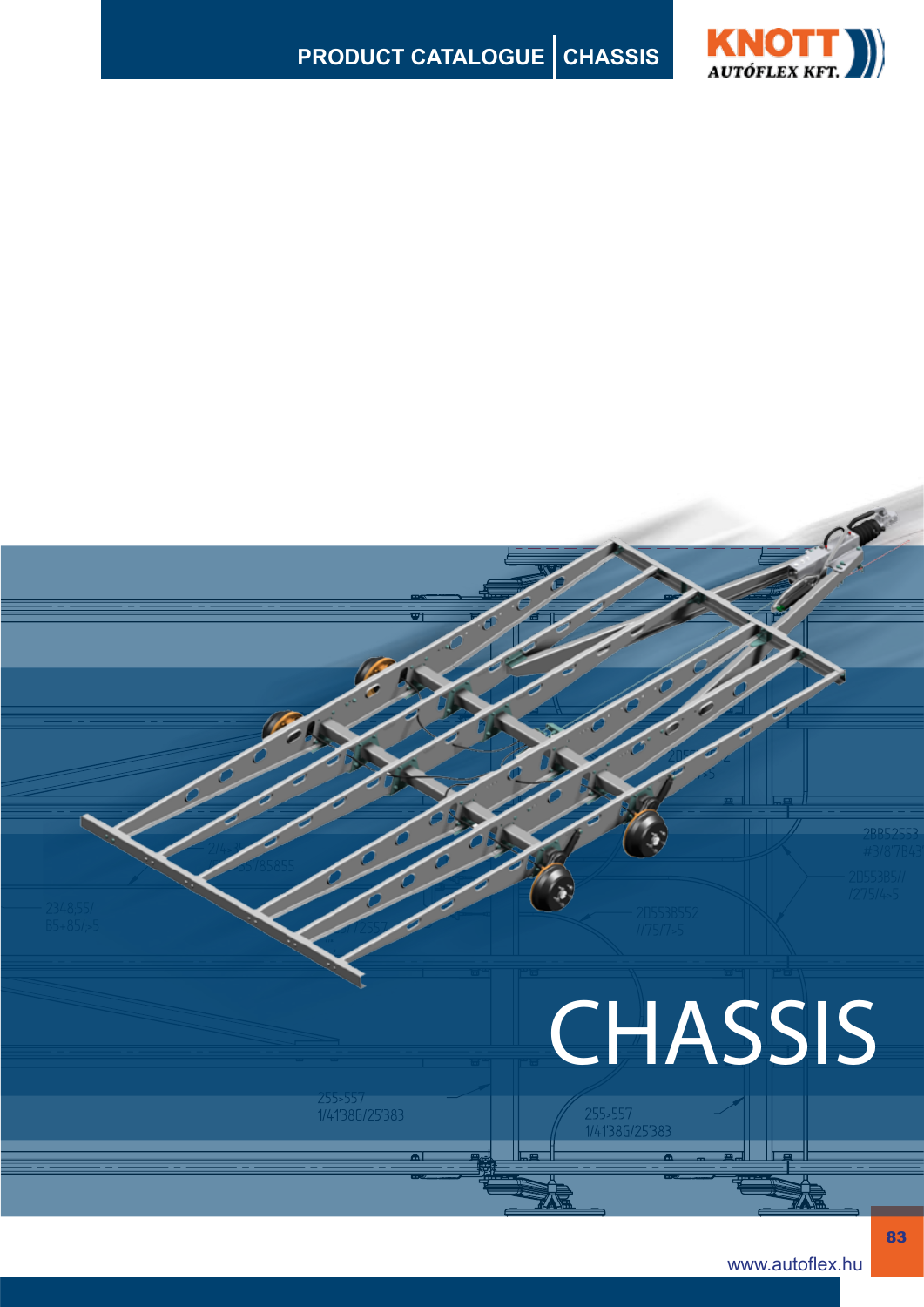

PRODUCT CATALOGUE CHASSIS

## **LIGHT CONSTRUCTIONED SELF-SUPPORTING FRAME**







| <b>Type</b> | (mm) | L1<br>(mm) | L2<br>(mm) | Own weight<br>(kg) | <b>Vertical load</b><br>max.(kg) | <b>Article</b><br>number | <b>Version</b> |
|-------------|------|------------|------------|--------------------|----------------------------------|--------------------------|----------------|
| UT2000      | 4000 | 3415       | 5695       | 295                | 2000                             | 6A6721.001               | bolted         |
| UT2700      | 4000 | 3415       | 5695       | 305                | 2700                             | 6A6722.001               | bolted         |
| UT3500      | 4000 | 2990       | 5270       | 671                | 3500                             | 6B3011.001               | bolted         |
| AT2000      | 4000 | 3415       | 5695       | 295                | 2000                             | 6A6723.001               | bolted         |
| AT2700      | 4000 | 3415       | 5695       | 305                | 2700                             | 6A6724.001               | bolted         |
| AT3500      | 4000 | 2990       | 5270       | 663                | 3500                             | 6B2861.001               | bolted         |

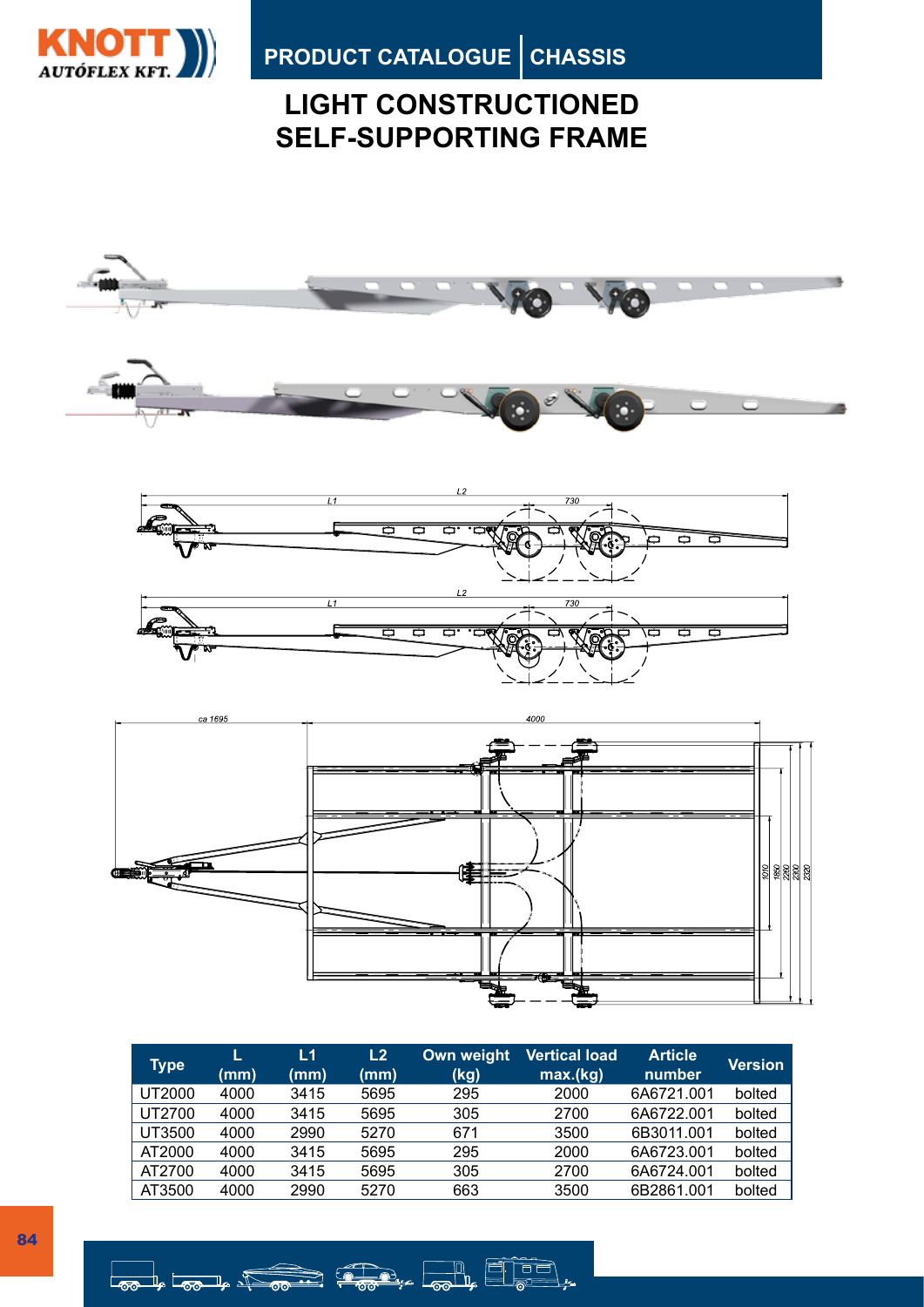PRODUCT CATALOGUE CHASSIS



## **LIGHT CONSTRUCTIONED SELF-SUPPORTING FRAME**



Chassis for utility trailers Load capacity up to 2700 kg

Chassis for car transporter trailers Load capacity up to 3500 kg





Chassis for utility trailers Load capacity up to 3500 kg

- Mountable version
- Hot-dip galvanised surface
- Connectable with optional body
- Little storage and carriage requirement
- Lightweight design
- Mono and tandem version
- Easy assamblage
- As demanded mounted with shock-absorber